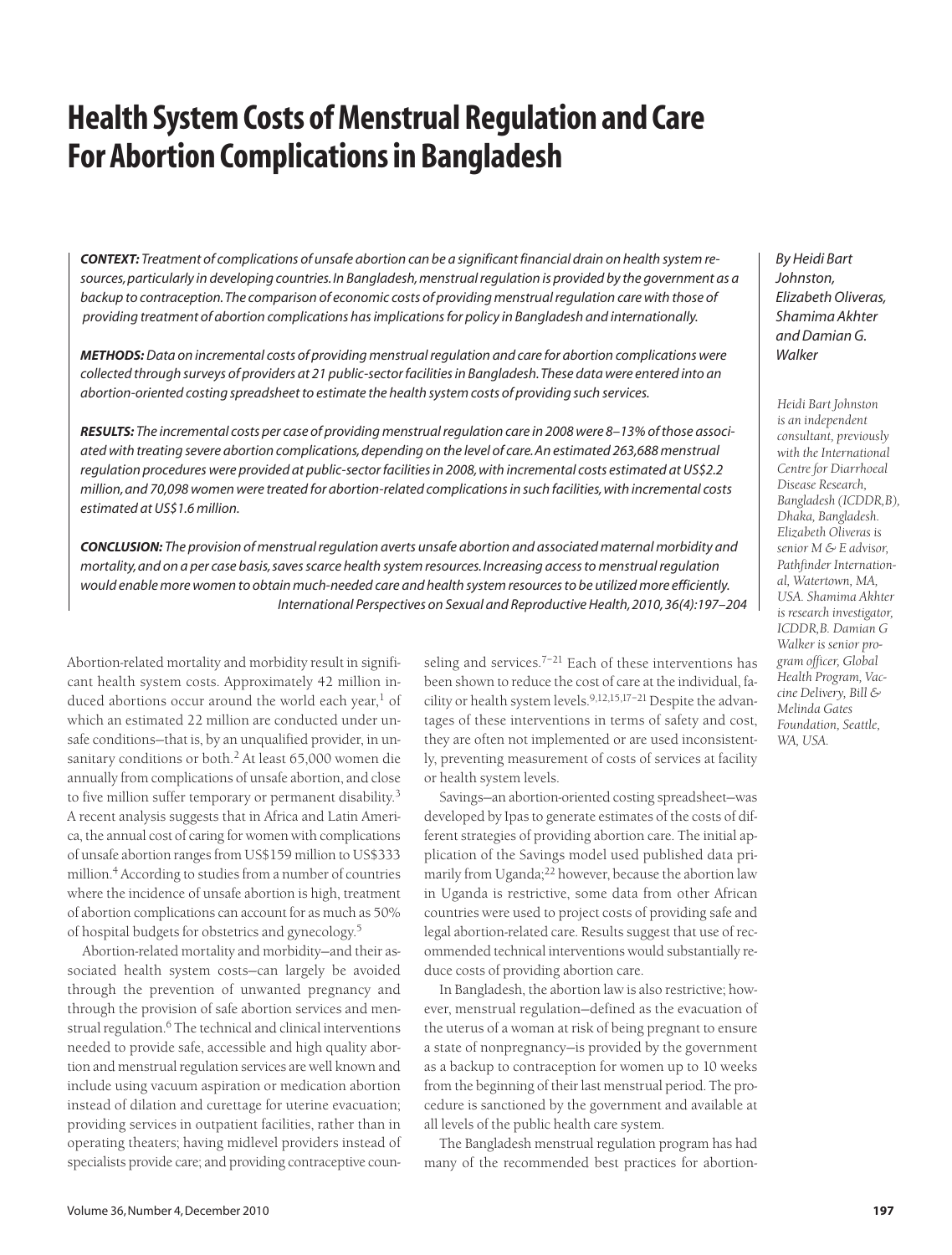## *TABLE 1. Distribution of study facilities, by type, according to location, Bangladesh*

| <b>Division</b> | Tertiary/<br>division | Secondary/district |                                         | Primary                      | All                       |       |
|-----------------|-----------------------|--------------------|-----------------------------------------|------------------------------|---------------------------|-------|
|                 | Hospital              | Hospital           | Maternal and<br>child welfare<br>center | Upazila<br>health<br>complex | Union<br>health<br>center |       |
| <b>Dhaka</b>    |                       | C                  |                                         | 2                            |                           |       |
| <b>Barisal</b>  |                       | 2                  |                                         |                              | 2                         |       |
| Sylhet          |                       | $\overline{2}$     |                                         | 2                            |                           |       |
| Total           | 3                     | 6                  | 3                                       | 5                            | 4                         | 21    |
| National total  | 14                    | 60                 | 96                                      | 427                          | 1,362                     | 1,959 |

*Source:***National total**—Bangladesh Bureau of Statistics,*2007 Statistical Yearbook of Bangladesh,*27th ed.,Dhaka, Bangladesh:Ministry of Planning,2008.

> related care in place since the 1970s: For example, paramedics use manual vacuum aspiration for menstrual regulation in outpatient service delivery settings at the primary care level, and contraceptive counseling and services are integral to the program. Thus, the Bangladesh setting provides an opportunity to assess the financial impact of their implementation in the context of a single health system.

> For this study, we collected health system expenditure data and used the Savings model to estimate comparative costs to the health system of providing menstrual regulation and care for abortion complications. We report estimates of the incremental costs to the Bangladesh health system of providing menstrual regulation and treatment for complications of unsafe abortion.

# **METHODS**

## **The Savings Model**

The Savings model employs a "bottom-up" approach in which system costs are generated by multiplying estimated resource use by the respective unit prices of those resources. Treatment costs are calculated separately as the sums of the incremental costs of elective abortion services and treatment of abortion complications for each health system level. Costed services include physical examinations; restoration of fluids; administration of antibiotics; uterine evacuation; repair of vaginal, cervical and uterine laceration; hysterectomy; lab-

| TABLE 2. Average monthly salaries and benefits for select |  |  |  |
|-----------------------------------------------------------|--|--|--|
| Ministry of Health and Family Welfare clinic staff        |  |  |  |

| Staff designation        | Salary and<br>benefits range* | Median level of<br>salary and benefits <sup>+</sup> |
|--------------------------|-------------------------------|-----------------------------------------------------|
| Gynecologist             | 21,700-32,900                 | 396                                                 |
| General practitioner#    | 16,100-26,842                 | 302                                                 |
| Anesthetist              | 16,100-26,842                 | 302                                                 |
| Nurse                    | 12,300-21,700                 | 238                                                 |
| Paramedic family welfare |                               |                                                     |
| visitor                  | 8.675-16.357                  | 175                                                 |
| Counselor                | 8,675-16,357                  | 175                                                 |
| Lab technician           | 9,980-19,142                  | 159                                                 |
| Ayah/cleaner             | 6.850-10.884                  | 125                                                 |
| Ward boy                 | 6.850-10.884                  | 125                                                 |

\*In Bangladesh Taka; US\$1=BDT69.†In U.S.dollars.‡Individuals with a bachelor's degree in medicine and surgery. *Source:* Government of Bangladesh, *Bangladesh Gazette,*Dec. 2, 2009, Dhaka, Bangladesh: Government Press of Bangladesh,2009,pp.7535–7538.

oratory tests; counseling; and contraceptive and recovery supplies. Costs account for provider time (based on salary, benefits and length of time needed for each procedure) and medical supplies (e.g., gloves, antibiotics, medication for pain relief and cleaning materials). Thus, the model includes incremental or recurrent costs, but not overhead and capital costs such as buildings, large equipment and essential durable equipment (i.e., specula, forceps and autoclaves). Not including such infrastructure costs underestimates the total cost of each service; however, it allowed us to capture the costs most affected by changes in clinical practice, and made it feasible for us to conduct our study despite limited time and financial resources.

We adapted the Savings model to capture the specifics of the Bangladesh health system. For example, we included the particular types of facilities that offer menstrual regulation and care for abortion complications: Tertiary-level teaching hospitals, district hospitals, maternal and child welfare centers, *upazila* (subdistrict) health complexes, and union health and family welfare clinics. We also included the range of clinicians who provide menstrual regulation and abortion care, and staff who support those clinicians: obstetrician-gynecologists, general practitioners, interns, anesthetists, family welfare visitors, counselors, nurses, lab technicians, cleaners and female and male clinic assistants (i.e., ayahs and ward boys). By applying data to the model, we generated the per case incremental costs to the public sector of providing menstrual regulation and care for abortion complications in Bangladesh in 2008.

# **Data Collection**

We collected current treatment practice data from government health facilities that provide menstrual regulation or care for abortion complications. Selection of facilities was purposive and systematic, by location (urban or rural), facility level (primary, secondary or tertiary) and division or district performance (high, median or low rate of procedures performed). We included Dhaka division, because it is an important outlier (for example, 40% of all reported menstrual regulations performed nationally take place in Dhaka division), and then selected the remaining highest (Barisal) and lowest (Sylhet) performing divisions according to the menstrual regulation data. Within Dhaka, Barisal and Sylhet divisions, we selected the districts with the highest, median and lowest contraceptive acceptance rates. In Dhaka division, the highest, median and lowest performing districts (respectively) were Manikganj, Dhaka\* and Madaripur; in Barisal division, they were Pirojpur, Barguna and Bhola; and in Sylhet division, Moulvi Bazar, Habiganj and Sunamganj.

Within each selected division, we included the tertiarylevel hospital, which provides menstrual regulation in spe-

<sup>\*</sup>Dhaka district was not the true median, but was within the range of median. It was included because of its high recorded rates of menstrual regulation and comparatively low fertility.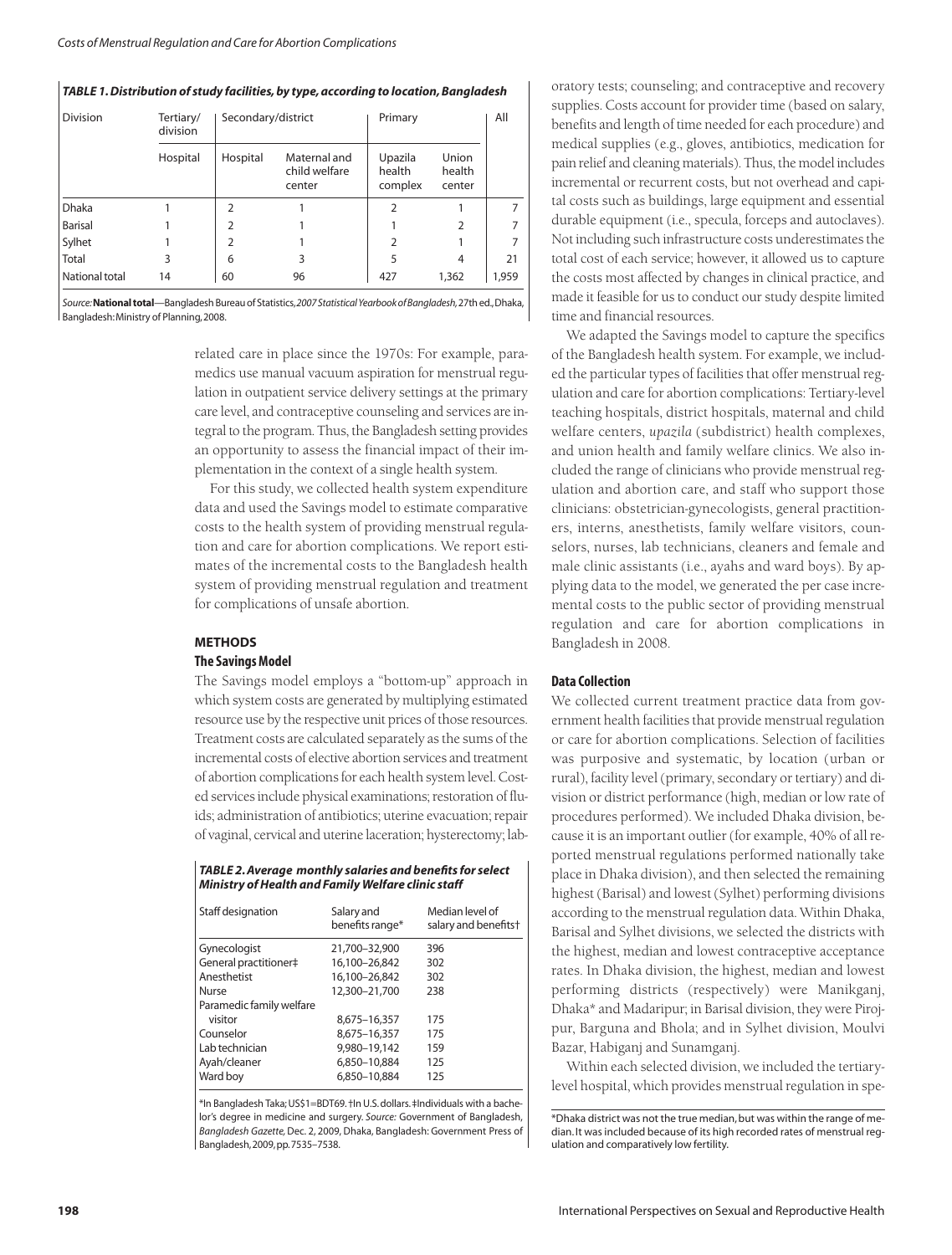| menstrual requlation or care for abortion complications, by type of facility |                                 |                    |         |                             |     |                                                  |     |                                                   |     |                                   |  |
|------------------------------------------------------------------------------|---------------------------------|--------------------|---------|-----------------------------|-----|--------------------------------------------------|-----|---------------------------------------------------|-----|-----------------------------------|--|
| Health service                                                               | Tertiary<br>hospital<br>$(N=3)$ |                    | $(N=6)$ | <b>District</b><br>hospital |     | Maternal and child<br>welfare center*<br>$(N=3)$ |     | Upazila health<br>complex <sup>+</sup><br>$(N=5)$ |     | Union health<br>center<br>$(N=4)$ |  |
|                                                                              | No.                             | Monthly<br>average | No.     | Monthly<br>average          | No. | Monthly<br>average                               | No. | Monthly<br>average                                | No. | Monthly<br>average                |  |
| <b>Menstrual regulation</b>                                                  | 2.626                           | 292                | na      | na                          | 561 | 62                                               | 181 | 12                                                | 60  | 5                                 |  |
| <b>Treatment of abortion-related complications</b>                           |                                 |                    |         |                             |     |                                                  |     |                                                   |     |                                   |  |
| Moderate                                                                     | 1.094                           | 122                | 339     | 19                          | 43  | 5                                                | 67  | 4                                                 | na  | na                                |  |
| Severe                                                                       | 41                              | 5                  | 21      |                             | na  | na                                               | na  | na                                                | na  | na                                |  |

*TABLE 3. Number and monthly average number of women who presented at study facilities between March and May 2008 for*

\*Includes one Dhaka-based women's health facility that is similar to but not a maternal and child welfare center.†Includes one Dhaka-based urban primary health

care clinic that is similar to but not an upazila health complex.*Note:*na=not applicable.

cial wards managed by the Reproductive Health Services and Training Education Project (RHSTEP) and care for abortion complications in gynecology wards. Within each district, we purposively selected one district-level facility (a district hospital or maternal and child welfare center) and one upazila- or union-level facility that provides menstrual regulation or care for abortion complications. Government counterparts assisted us in selecting high- and low-performing facilities. In total, we included 21 facilities in the study (Table 1).

We developed survey instruments to collect the clinical information necessary to populate the Savings model: specifically, information on staff time dedicated to and supplies used for patient counseling, infection prevention, pain management and postabortion contraception, as well as uterine evacuation and other medical procedures. A detailed four-section interview tool was implemented with key clinicians at each facility. The first section focused on basic information about the facility, including a record review of numbers of women presenting for menstrual regulation and abortion-related care between March and May 2008. The subsequent three sections collected information specific to the management of menstrual regulation care, treatment of moderate abortion complications and severe abortion complications, respectively.\* Clinicians were asked about the types of uterine evacuation and pain management used in the ward or facility, then about the designations of staff who provided different elements of menstrual regulation or abortion-related care and next about the types and amounts of supplies and equipment used for each. In addition, a brief interview tool was used to assess the time spent by staff members who provided abortion-related care, and to give each provider an opportunity to review the supply list.

Our survey instruments were developed using the comprehensive abortion care model.23 Ipas's comprehensive abortion care facility checklists proved helpful, particularly in the initial development of the supply and equipment list.24 The tools were pretested and fine-tuned four times prior to implementation; the initial pretest was conducted at a tertiary facility by the investigators, and three additional pretests were conducted by the interviewers with the investigators at two clinics and a tertiary facility.

Between June and August 2008, interviews were conducted with practicing clinicians (those with a bachelor's degree in medicine and surgery, and paramedic family welfare visitors), counselors, support staff and clinic administrators, in facility wards providing uterine evacuation for menstrual regulation, treatment of abortion complications and other indications. In each relevant ward, one key clinician was interviewed; in addition, brief interviews were conducted with up to five support staff members listed by the principal respondent as also participating in the provision of menstrual regulation or abortion-related care. A total of 165 respondents were interviewed: Thirty-nine key clinicians completed the detailed interview, and 126 support staff completed the brief interview.

Three female interviewers each underwent seven days of intensive training on the study objectives and administration of the data collection instruments. A female Bangladeshi medical doctor and senior investigator for this project supervised data collection. Written consent was obtained from each respondent prior to interview. The study was approved by the ethical review committee of the International Centre for Diarrhoeal Disease Research, Bangladesh (ICDDR,B).

In addition to survey data, we used price data for drugs and supplies from the *International Drug Price Indicator Guide*—an Internet resource containing drug prices from pharmaceutical suppliers, international development organizations and government agencies (Web appendix).25 The prices of supplies not included in the *International Drug Price Indicator Guide* were collected from a leading Dhakabased public-sector maternal care facility. The Bangladesh Ministry of Health and Family Welfare provided compensation (salary plus benefits) and annual increment data (Table 2). We calculated median compensation assuming retirement after 18 years of service. To calculate an hourly

<sup>\*</sup>Moderate complications were defined as those requiring uterine evacuation, but no other surgical care; severe complications were defined as those requiring treatment of sepsis or requiring reconstructive surgery. Patients with moderate abortion complications were managed at all facilities, except the community-level union health and family welfare centers;management usually included uterine evacuation,restoration of fluid volume and management of sepsis. Patients with severe complications were managed only at district- and tertiary-level facilities; management included reconstructive surgery and hysterectomy for extremely severe cases.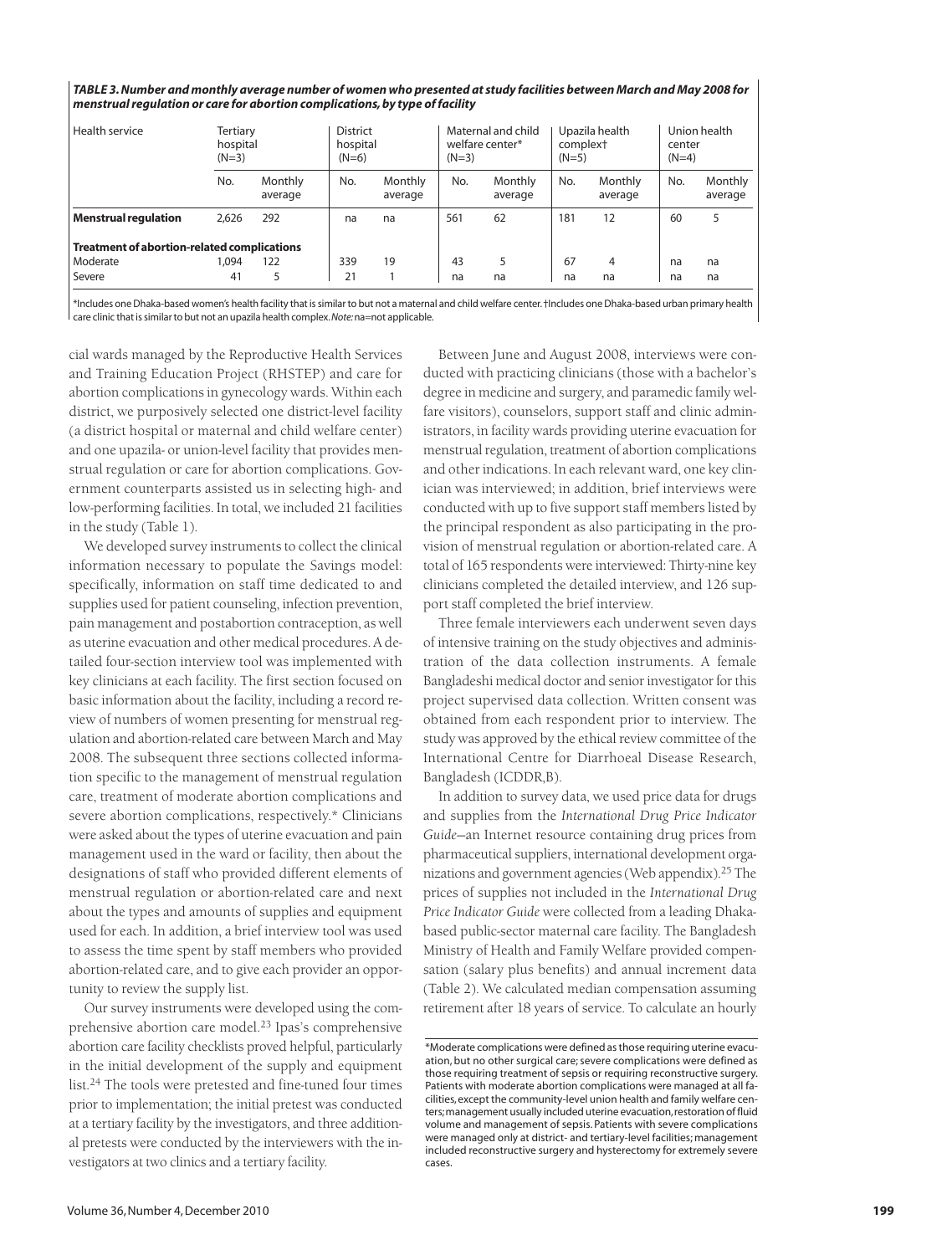## *TABLE 4. Costs (in US\$) per case of menstrual regulation and of care for moderate and severe abortion complications, by type of facility*

| Health service                | <b>Tertiary</b><br>hospital | <b>District</b><br>hospital | Maternal<br>and child<br>welfare<br>center | Upazila<br>health<br>complex | Union<br>health<br>center |
|-------------------------------|-----------------------------|-----------------------------|--------------------------------------------|------------------------------|---------------------------|
| <b>Menstrual regulation</b>   |                             |                             |                                            |                              |                           |
| Salary                        |                             |                             |                                            |                              |                           |
| Periuterine evacuation        | 2.76                        | na                          | 2.39                                       | 3.91                         | 2.70                      |
| Uterine evacuation            | 0.36                        | na                          | 0.62                                       | 0.54                         | 0.51                      |
| <b>Supplies</b>               | 7.88                        | na                          | 5.83                                       | 3.77                         | 3.36                      |
| Total                         | 11.00                       | na                          | 8.84                                       | 8.22                         | 6.57                      |
| Salary as % of total          | 28                          | na                          | 34                                         | 54                           | 49                        |
| <b>Moderate complications</b> |                             |                             |                                            |                              |                           |
| Salary                        |                             |                             |                                            |                              |                           |
| Perisurgical care             | 3.67                        | 5.31                        | 4.08                                       | 5.15                         | na                        |
| Surgical care                 | 3.00                        | 1.57                        | 3.36                                       | 3.63                         | na                        |
| <b>Supplies</b>               | 20.61                       | 34.12                       | 13.80                                      | 0.82                         | na                        |
| Total                         | 27.28                       | 40.99                       | 21.24                                      | 9.60                         | na                        |
| Salary as % of total          | 24                          | 17                          | 35                                         | 91                           | na                        |
| <b>Severe complications</b>   |                             |                             |                                            |                              |                           |
| Salary                        |                             |                             |                                            |                              |                           |
| Perisurgical care             | 11.87                       | 6.10                        | na                                         | na                           | na                        |
| Surgical care                 | 6.31                        | 3.06                        | na                                         | na                           | na                        |
| <b>Supplies</b>               | 68.28                       | 76.93                       | na                                         | na                           | na                        |
| Total                         | 86.46                       | 86.09                       | na                                         | na                           | na                        |
| Salary as % of total          | 21                          | 11                          | na                                         | na                           | na                        |

*Note:*na=not applicable.

wage for each type of provider, we assumed that individuals within provider types worked 22 days per month, eight hours per day and received the same compensation regardless of the level of care at which they were posted.

# **Analysis**

We used our data on menstrual regulation and postabortion care to generate national annual estimates and compared those with previously generated estimates.<sup>26,27</sup> To generate national annual estimates of the number of services provided, we multiplied the average annualized number of each type of service conducted at each type of facility by the number of each facility type in the country. We summed the estimates from the different types of facilities, which should be similar to the numbers of menstrual regulation and complications of unsafe abortion recorded at public-sector facilities in 2008.

To generate illustrative estimates of how much Bangladesh spends per year on menstrual regulation and care for moderate and severe abortion-related complications, we annualized the average monthly recurrent costs associated with providing the three categories of service for each type of facility, and multiplied the annual costs by the number of that type of facility in the country.

# **Results**

As one would expect, the more decentralized the level of care, the fewer patients presented (Table 3, page 199). During the study period, the average number of women who sought menstrual regulation per month per facility was 292 at tertiary hospitals, 62 at maternal and child welfare centers, 12 at upazila health complexes and five at union health centers; menstrual regulation is not offered at district hospitals. Menstrual regulation was generally provided using manual vacuum aspiration, although some procedures were performed using electric vacuum aspiration (not shown). All facilities that provided menstrual regulation reported providing contraceptive services to menstrual regulation clients.

A monthly average of 127 women per facility presented at tertiary hospitals with abortion-related complications (122 for moderate complications and five for severe complications), and 20 women per month per facility sought postabortion care from district hospitals (19 for moderate complications and one for severe complications). Maternal and child welfare centers and upazila health complexes only treat moderate postabortion complications—a monthly average of five and four per facility, respectively, over the study period; union facilities do not provide any postabortion care services. Uterine evacuation for abortion complications was generally performed using dilation and curettage (not shown). Typically, abortion care patients were referred for contraceptive services; these were not provided on the wards where abortion complication patients received care.

Overall, the majority of menstrual regulation and abortion-related services at all facilities were for menstrual regulation. The vast majority of abortion-related services were to treat moderate complications; fewer than 3% of presentations were for treatment of severe complications. Still, 127 women per month, or an average of four women per day, were treated at each tertiary hospital for moderate or severe abortion-related complications; an average of one woman per day presented to each district hospital with abortion complications.

# **Incremental Per-Case Costs**

On a per-case basis, menstrual regulation is much less expensive to provide than care for moderate or severe abortion complications, and care for moderate complications is much less expensive than care for severe complications (Table 4). At the tertiary care level, the total incremental cost per case of menstrual regulation was 40% of the cost of care for moderate abortion complications (US\$11 vs. US\$27) and 13% of the cost of care for severe complications (US\$86). The cost of menstrual regulation at the maternal and child welfare– and upazila-level facilities was \$9 and \$8 per case, respectively. The cost of menstrual regulation at the union level was \$7 per case, which was the lowest by facility type and only 8% of the cost of tertiary-level care for severe abortion complications. At district hospitals, care for moderate complications cost about half as much as care for severe complications (US\$41 vs. US\$86); the cost of moderate complications at the maternal and child welfare– and upazila-level facilities was \$21 and \$10 per case, respectively.

When we separated the costs of menstrual regulation care into provider salary for periuterine evacuation,\*

<sup>\*</sup>Includes salary costs attributed to preparation of the procedure room, physical examinations and lab tests, preservice counseling, administration of pain medication, postprocedure monitoring, reproductive health and contraceptive counseling, and follow-up care.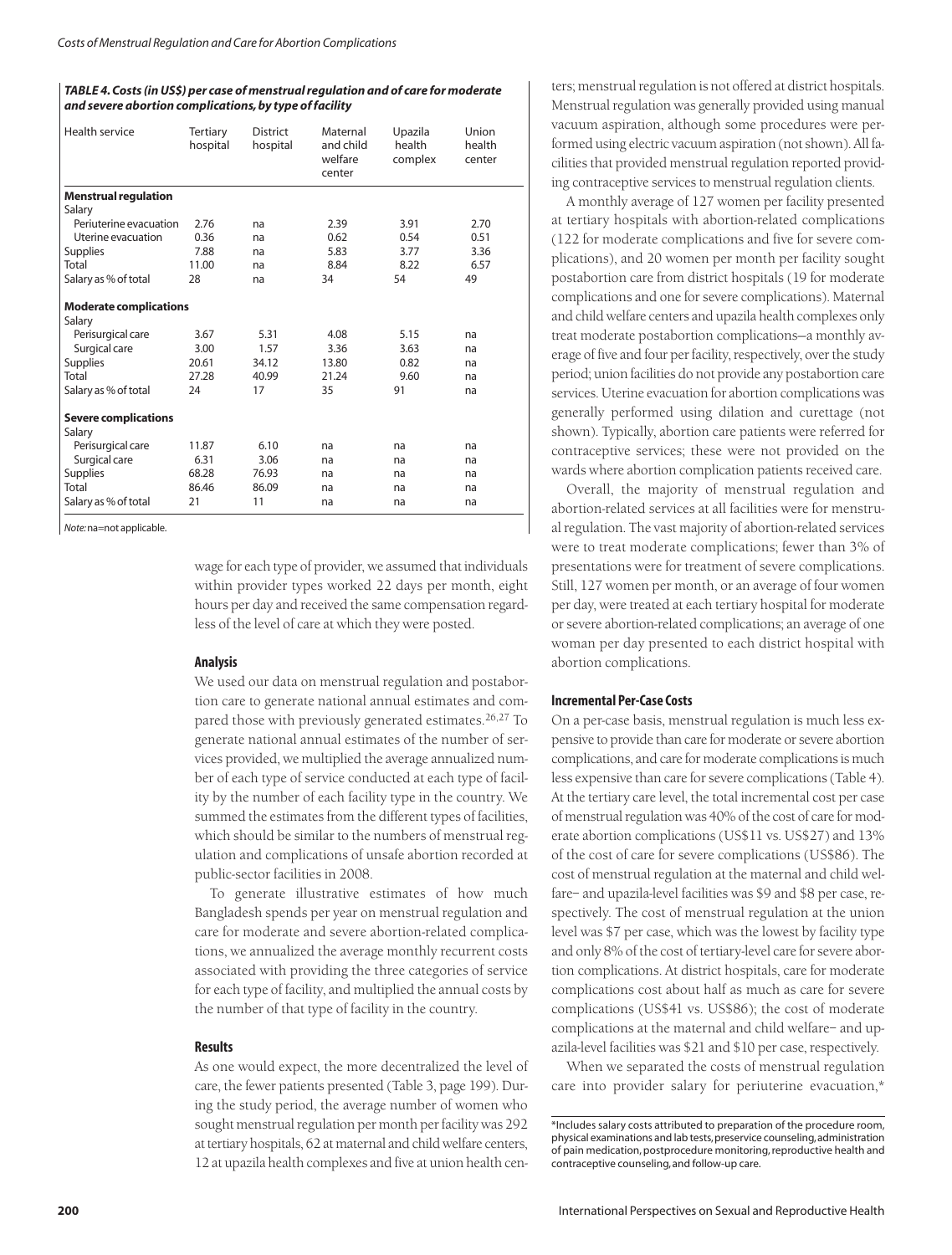provider salary for uterine evacuation, and supply costs, supply costs exceeded salary costs at tertiary hospitals and maternal and child welfare centers. Specifically, salary costs were 28% of the total incremental costs at tertiary hospitals and 34% of the total costs at maternal and child welfare centers. At upazila- and union-level facilities, supply costs and salary costs each represented approximately half of the total costs (54% and 49%, respectively). Supplies for recovery of menstrual regulation clients—such as antibiotics, iron supplements, vitamins and sanitary pads—and contraceptive supplies made up the majority of the supply costs at most facilities (not shown).

In a similar examination of the costs associated with care of abortion complications, the proportion of the total cost of care for moderate abortion-related complications attributed to provider salary was 24% for tertiary hospitals, 17% for district hospitals, 35% for maternal and child welfare centers and 91% for upazila health facilities. Provider salary was 21% of the total cost of severe complication care at tertiary hospitals and 11% of such care at district hospitals. Significant supply costs—particularly at district hospitals included blood and oxygen. An additional expense was Rh(d) immune globulin, a medicine recommended after an abortion for women with negative blood types; however, as fewer than 5% of women in Bangladesh have a negative blood type, administration of Rh(d) immune globulin to 100% of patients represents an unnecessary expense that substantially increases the cost of care.

# **National Annual Estimates**

We estimate that 263,688 menstrual regulation procedures were provided at public-sector facilities and RHSTEP centers based in public-sector facilities in 2008. According to the Directorate General of Family Planning, approximately 124,045 menstrual regulations were conducted in ministry of health and family welfare facilities in 2006,<sup>27</sup> and RHSTEP reports that an additional 59,783 were performed in their public sector–based facilities from July 2005 to June 200628—for an annual total estimate of 183,828. Thus, our estimate is higher than the official records, but within the same order of magnitude. Menstrual regulation services are severely underreported in the public sector.29,30 Thus, as both the estimates presented in this article and the official estimates are based primarily on public-sector records, they are likely to be stark underestimates of the actual number of menstrual regulations provided in public-sector facilities. The numbers in the official records are less than half of the most recent national estimate—468,000 menstrual regulations in 1995.26

Additionally, we estimate that in 2008, 68,413 women presented at public-sector facilities with moderate abortion complications, and an additional 1,685 presented with severe abortion complications. Our combined total of 70,098 hospitalizations for abortion-related complications is of the same order of magnitude as a previous estimate of 71,700 annual abortion-related complications, derived from a random sample survey of 110 Bangladesh

#### *FIGURE 1. Average annual incremental costs (in US\$) to the Bangladesh national health system for menstrual regulation and care for abortion complications, by type of facility*



hospitals conducted in 1996.26

On the basis of our results, we estimate that the national incremental health system cost of menstrual regulation and treatment of abortion-related complications for 2008 totaled US\$3.8 million—US\$2.2 million for menstrual regulation and US\$1.6 million for care of abortion-related complications. That year, tertiary facilities spent an estimated \$539,648 on menstrual regulation (Figure 1); however, such facilities spent even more money treating abortion-related complications (\$559,182 for moderate complications and \$72,624 for severe complications), although more than twice as many women received menstrual regulation as care for abortion complications. At maternal and child welfare clinics, costs for menstrual regulation were five times those for moderate abortion complications (\$630,457 vs. \$122,350), although 12 times as many women received menstrual regulation as treatment for abortion complications. Likewise, at upazila facilities, costs for menstrual regulation were 2.5 times those for treating moderate abortion complications (\$505,332 vs. \$196,817), although three times as many women received menstrual regulation.

## **DISCUSSION**

Our analysis confirms that on a per-case basis, the incremental costs of providing menstrual regulation and related care following recommended practices—including use of manual vacuum aspiration for uterine evacuation, providing services in outpatient facilities, having midlevel providers offer uterine evacuation and other care, and pro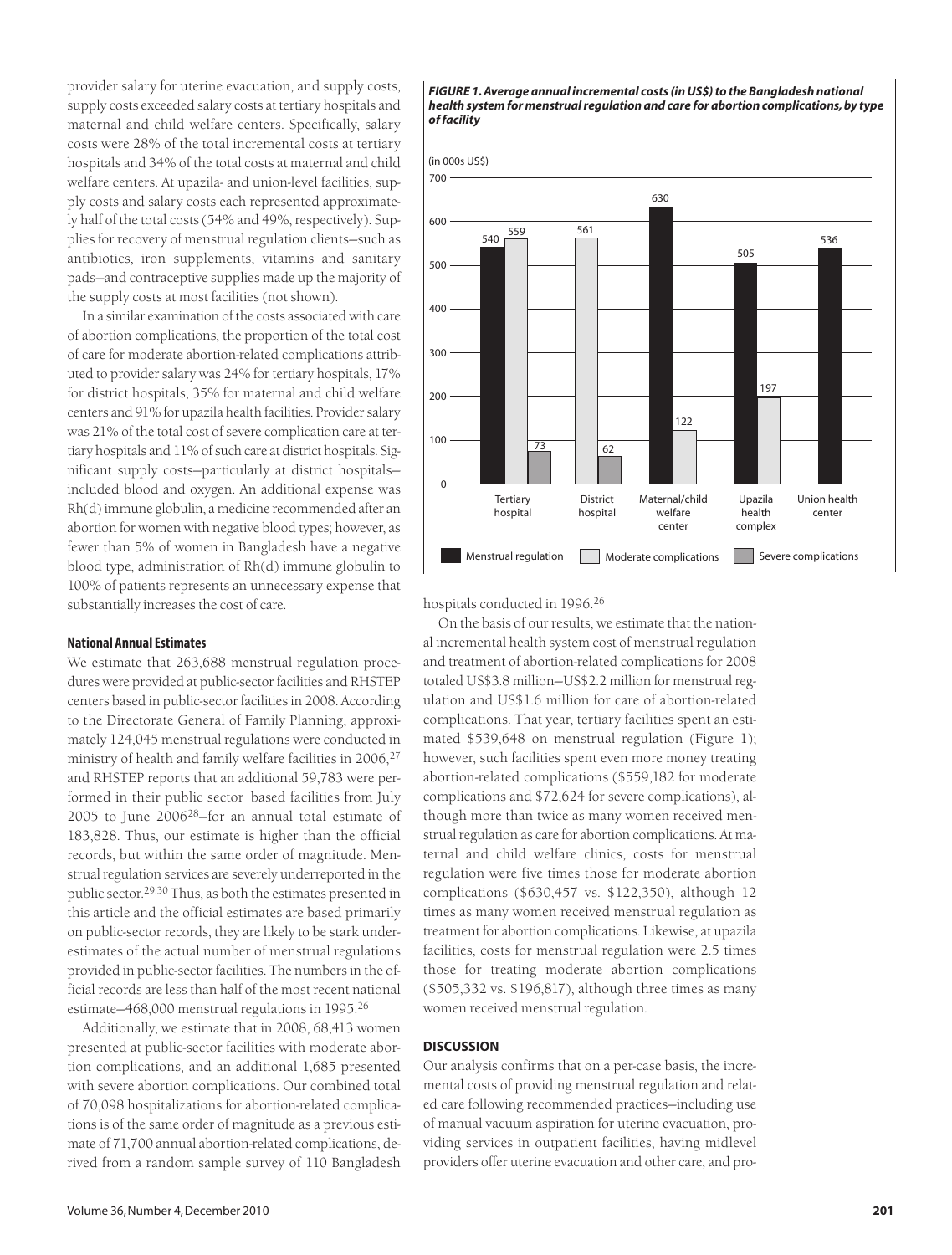viding contraceptive counseling and services—are much lower than those associated with providing care for abortion complications using conventional practices. The application of Bangladesh data to the Savings model demonstrates that on a per-case basis, provision of menstrual regulation care cost 8–13% of the cost of treatment for severe abortion complications, depending on the level of care at which menstrual regulation and postabortion care were offered.

By providing menstrual regulation care as a basic service, the Bangladesh government is providing women with much-needed care, and preventing unnecessary and expensive complications. Data from several demographic surveillance systems indicate that as menstrual regulation has increased over the more than 30 years of the program's existence, abortion-related mortality has decreased substantially.31–33 We can assume that the menstrual regulation program is averting a substantial number of abortion complications. Additionally, it should be noted that according to our findings, fewer than 3% of patients with complications had severe complications; thus, it is possible that the menstrual regulation program is having the unintended impact of making illegal abortions safer. Regardless, the overall implication is that the menstrual regulation program has played an important role in reducing abortion-related morbidity and mortality, and thereby has also played an important role in reducing health system costs associated with treating abortion-related complications.

However, despite the menstrual regulation program's provision of services at the primary-care level, many women in Bangladesh still resort to unsafe abortion. Previous research suggests that only about one in five women who have abortion-related complications obtain hospital care.<sup>26</sup> Multiple social, cultural, economic and political barriers can prevent women from accessing safe reproductive health care. If all women experiencing abortionrelated complications were able to access the care they needed (and that Bangladesh has committed to providing in international agreements), $34,35$  the total annual health system costs of providing care for abortion-related complications would be much higher.

The Bangladesh health system could better meet the reproductive health needs of women by making menstrual regulation more accessible, further reducing recourse to unsafe abortion. For example, the health system could ensure that each facility that is meant to provide menstrual regulation services has a provider trained and equipped to offer menstrual regulation care, increase the allowed limit for menstrual regulation from 10 to 12 weeks since last menstrual period and address the socioeconomic barriers to safe menstrual regulation services. On a national level, the incremental costs of providing essential care to women with abortion-related complications amounted to roughly US\$1.6 million in 2008. It is possible that these costs of treating abortion complications could be reduced and quality of care maintained or improved through shifting of care strategies, for example, by more judicious administration of expensive supplies such as blood, oxygen and Rh(d) immune globulin, and by moving away from dilation and curettage to vacuum aspiration for uterine evacuation. However, rather than cutting costs of providing treatment, the primary aim should be to prevent these complications from occurring, by the promotion and use of contraceptive and menstrual regulation services.

# **Limitations**

The national estimates generated in this analysis are intended to be illustrative. Our sample of 21 facilities was purposively selected to be representative of public-sector facilities that provide menstrual regulation and abortionrelated care nationally; a larger, random sample may have yielded different results.

For several reasons, the current costs and potential savings associated with averting complications of unsafe abortion by having a decentralized menstrual regulation program are likely underestimates. First, we expect the menstrual regulation program to have a much greater impact than is demonstrated in this article. As mentioned, in our modeling, we included only the menstrual regulations that had been recorded in facility registers. It is widely recognized that public-sector facilities undercount sometimes severely—the total number of menstrual regulations that occur. Thus, the numbers of unsafe abortions averted with menstrual regulation are underrepresented, and the costs of supplies and provider time calculated in this analysis are undercounts. Second, a much larger number of women require care for abortion-related complications than are noted in public sector facility records. This is because a majority of women who require care do not obtain care,<sup>26</sup> and of those who do obtain care, there is a preference for care at private-sector facilities. Averting abortion-related morbidities with safe menstrual regulation and contraception would represent a substantial savings—if not to the public health system, then to the population it serves. Third, the costs for supplies come from an international source and may not reflect local costs; however, use of such data may increase the comparability of our cost estimates to those from other countries. In addition, the costs reflected in this analysis are incremental costs only. The total costs to the health system of providing both menstrual regulation care and care for abortion complications would include the costs associated with general organizational infrastructure and would be substantially higher.

We recognize that estimating time use through interviews is less reliable than other methods, such as timemotion studies and record reviews.36 The self-reporting of provider time spent on menstrual regulation and postabortion care may be inaccurate. Finally, we recognize that some of the costs of menstrual regulation and unsafe abortion are borne by the woman and her family rather than the health system.<sup>4</sup> Such costs are outside the scope of this study.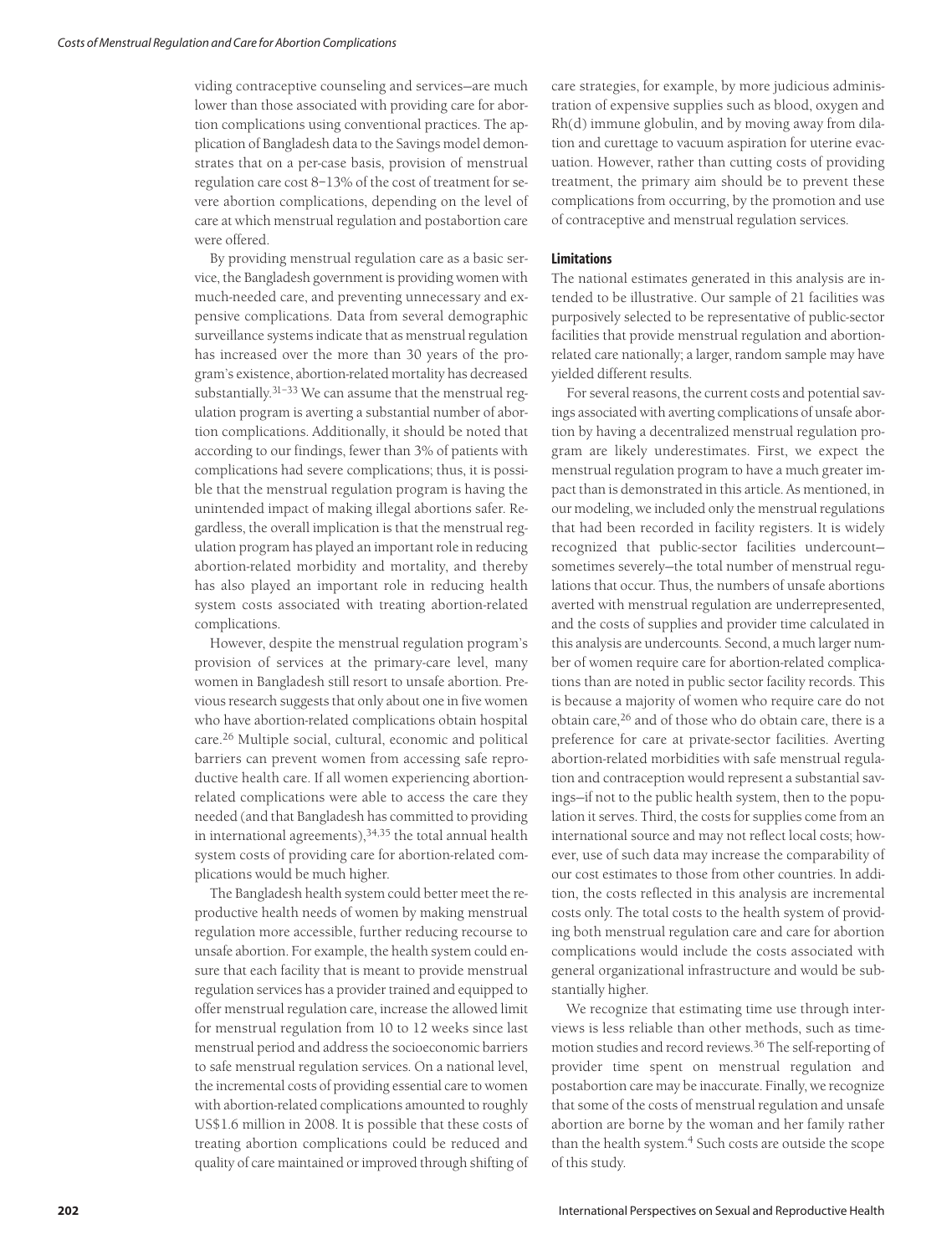# **Conclusion**

By providing menstrual regulation care at primary-, secondary- and tertiary-level public facilities; training and posting paramedics to provide uterine evacuation; using manual vacuum aspiration; and including contraceptive counseling and services as integral components of menstrual regulation services, the Bangladesh menstrual regulation program has demonstrated over more than 30 years that even in the context of a restrictive abortion law, safe uterine evacuation services can be provided that not only avert unsafe abortion and associated maternal morbidity and mortality, but also make efficient use of health system resources. At a time when many countries are struggling to meet the fifth Millennium Development Goal by reducing maternal mortality by 75% between 1990 and 2015, policymakers in countries with high rates of unsafe abortion and related morbidity and mortality might be encouraged by the Bangladesh menstrual regulation program's efficient use of scarce resources to avert abortionrelated morbidity and mortality.

#### **REFERENCES**

**1.** Sedgh G et al., Induced abortion: estimated rates and trends worldwide, *Lancet,* 2007, 370(9595):1338–1345.

**2.** World Health Organization (WHO), *Unsafe Abortion in 2008—Global and Regional Levels and Trends,* Geneva: WHO, 2010.

**3.** WHO, *Unsafe Abortion—Global and Regional Estimates of the Incidence of Unsafe Abortion and Associated Mortality in 2003,* fifth ed*.,* Geneva: WHO, 2007.

**4.** Vlassoff M et al., Estimates of health care system costs of unsafe abortion in Africa and Latin America, *International Perspectives on Sexual and Reproductive Health,* 2009, 35(3):114–121.

**5.** Alan Guttmacher Institute (AGI), *Sharing Responsibility: Women, Society and Abortion Worldwide,* 1999, New York: AGI.

**6.** Grimes DA et al., Unsafe abortion: the preventable pandemic, *Lancet,* 2006, 368(9550):1908–1919.

**7.** WHO, *Safe Abortion: Technical and Policy Guidance for Health Care Systems,* Geneva: WHO, 2003.

**8.** Billings DL and Benson J, Postabortion care in Latin America: policy and service recommendations from a decade of operations research, *Health Policy and Planning,* 2005, 20(3):158–166.

**9.** Koontz SL et al., Treating incomplete abortion in El Salvador: cost savings with manual vacuum aspiration, *Contraception,* 2003, 68(5):345–351.

**10.** Dickson-Tetteh K and Billings DL, Abortion care services provided by registered midwives in South Africa, *International Family Planning Perspectives,* 2002, 28(3):144–150.

**11.** Ipas and IHCAR, *Deciding Women's Lives Are Worth Saving: Expanding the Role of Midlevel Providers in Safe Abortion Care,* Chapel Hill, NC, USA: Ipas, 2002.

**12.** Dayaratna V et al., *Reproductive Health Interventions: Which Ones Work and What Do They Cost?* Washington, DC: Futures Group International, 2000.

**13.** Jowett M, Safe motherhood interventions in low-income countries: an economic justification and evidence of cost effectiveness, *Health Policy,* 2000, 53(3):201–228.

**14.** Huntington D et al., The postabortion caseload in Egyptian hospitals: a descriptive study, *International Family Planning Perspectives,* 1998, 24(1):25–31.

**15.** de Pinho H and McIntyre D, *Cost Analysis of Abortions Performed in the Public Sector,* Cape Town, South Africa: University of Cape Town, 1997.

**16.** King T, Benson J and Stein K, *Comparing the Cost of Postabortion Care in Africa and Latin America: The DataPAC Project,* New York: Population Council, 1997.

**17.** Blumenthal PD and Remsburg RE, A time and cost analysis of the management of incomplete abortion with manual vacuum aspiration, *International Journal of Gynecology & Obstetrics,* 1994, 45(3):261–267.

**18.** Bradley J et al., A comparison of the costs of manual vacuum aspiration (MVA) and evacuation and curettage (E and C) in the treatment of early incomplete abortions in Kenya, *Journal of Obstetrics & Gynaecology of Eastern and Central Africa,* 1993, 11(1):12–19.

**19.** Johnson BR et al., Costs and resource utilization for the treatment of incomplete abortion in Kenya and Mexico, *Social Science & Medicine,* 1993, 36(11):1443–1453.

**20.** Bankole A et al., Meeting the contraceptive needs of Ugandan women: A beneficial investment, paper presented at the 26th International Union for the Scientific Study of Population's International Population Conference, Marrakech, Morocco, Sept. 27–Oct. 2, 2009.

**21.** Shearer JC, Walker DG and Vlassoff M, Costs of post-abortion care in low- and middle-income countries, *International Journal of Gynecology & Obstetrics,* 2010, 108(2):165–169.

**22.** Johnston HB, Benson J and Gallo M, Reducing the costs to health systems of unsafe abortion: a comparison of four strategies, *Journal of Family Planning and Reproductive Health Care,* 2007, 33(4):250–257.

**23.** Hyman A and Kumar A, *What Is Women-Centered Comprehensive Abortion Care?* 2003, <http://www.ipas.org/Publications/asset\_ upload\_file995\_2423.pdf>, accessed Sept. 5, 2009.

**24.** Ipas, unpublished abortion facility care checklists, Ipas: Chapel Hill, NC, USA, 2001.

**25.** *International Drug Price Indicator Guide, <*http://erc.msh.org/ mainpage.cfm?file=1.0.htm&module=DMP&language=english**>,** accessed Sept. 5, 2009.

**26.** Singh S et al., Estimating the level of abortion in the Philippines and Bangladesh, *International Family Planning Perspectives,* 1997, 23(3):100–107 & 144.

**27.** Directorate General of Family Planning Management Information System, *Annual Report 2006,* Dhaka, Bangladesh: Directorate General of Family Planning Management Information System, 2007.

**28.** Reproductive Health Services Training and Education Programme (RHSTEP), *RHSTEP Annual Report: July 2005–June 2006,* Dhaka, Bangladesh: RHSTEP, 2007.

**29.** Begum SF, Kamal H and Kamal GM, *Evaluation of MR Services in Bangladesh,* Dhaka, Bangladesh: Bangladesh Association for Prevention of Septic Abortion, 1987.

**30.** Huda FA et al., *Strengthening Health System Capacity to Monitor and Evaluate Programs Targeted at Reducing Abortion-Related Maternal Mortality: Final Report of the Safe Menstrual Regulation Care (SMRC) Project, January–December 2009,* Dhaka, Bangladesh: ICDDR,B, 2010.

**31.** Oliveras E et al., *Situation Analysis of Unsafe Abortion and Menstrual Regulation in Bangladesh,* Dhaka, Bangladesh: International Centre for Diarrhoeal Disease Research, Bangladesh (ICDDR,B), 2008.

**32.** Chowdhury ME et al., Determinants of reduction in maternal mortality in Matlab, Bangladesh: a 30-year cohort study, *Lancet,* 2007, 370(9595):1320–1328.

**33.** Oliveras E and Johnston HB, Increasing levels of abortion and decreasing abortion-related mortality, *Health Sciences Bulletin,* 2007, 5(2):1–6.

**34.** United Nations (UN), *Population and Development, Programme of Action Adopted at the International Conference on Population and Development, Cairo, Sept. 5–13, 1994*, New York: Department for Economic and Social Information and Policy Analysis, UN, 1995.

**35.** UN, *Declaration of the Fourth World Conference on Women, Beijing, September 4–15, 1995,* New York: UN, 1995.

**36.** Bratt JH et al., A comparison of four approaches for measuring clinician time use, *Health Policy and Planning,* 1999, 14:(4)374–381.